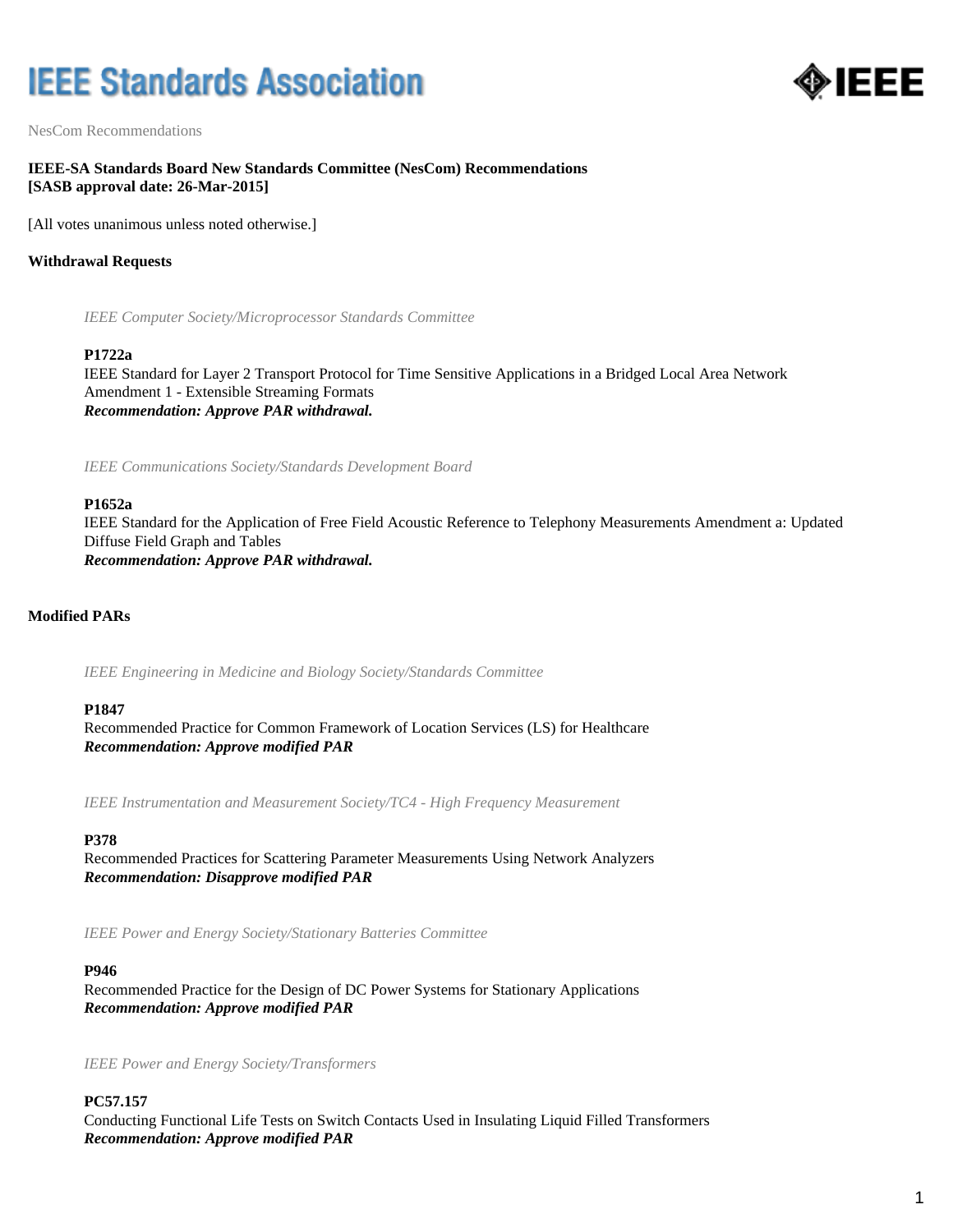#### **Extension Requests**

*IEEE Power and Energy Society/Substations*

#### **P1821**

Guide for Usage of Design Tools for Power Electronic Building Blocks (PEBB) and PEBB Based Systems *Recommendation: Approve request for an extension until December 2016.*

## **New PARs**

*IEEE-SA Board of Governors/Corporate Advisory Group*

#### **P1863**

Guide for Overhead AC Transmission Line Design *Recommendation: Approve new PAR until December 2019*

*IEEE Computer Society/Design Automation*

**P1735-2014/Cor 1** Recommended Practice for Encryption and Management of Electronic Design Intellectual Property (IP) - Corrigendum 1: Correction to Rights Digest Description *Recommendation: Approve new PAR until December 2019*

*IEEE Computer Society/LAN/MAN Standards Committee*

#### **P802.3bz**

Standard for Ethernet Amendment: Media Access Control Parameters, Physical Layers and Management Parameters for 2.5 Gb/s and 5 Gb/s Operation *Recommendation: Approve new PAR until December 2019*

#### **P802.11ay**

Standard for Information Technology--Telecommunications and Information Exchange Between Systems Local and Metropolitan Area Networks--Specific Requirements Part 11: Wireless LAN Medium Access Control (MAC) and Physical Layer (PHY) Specifications--Amendment: Enhanced Throughput for Operation in License-Exempt Bands Above 45 GHz *Recommendation: Approve new PAR until December 2019*

#### **P802.15.3e**

Standard for Information Technology-- Local and Metropolitan Area Networks-- Specific Requirements-- Part 15.3: Wireless Medium Access Control (MAC) and Physical Layer (PHY) Specifications for High Rate Wireless Personal Area Networks (WPAN) Amendment: High-Rate Close Proximity Point-to-Point Communications *Recommendation: Approve new PAR until December 2019*

*IEEE Computer Society/Voting Systems Standards Committee*

#### **P1622.7**

Standard for Electronic Pollbook Data Interchange Format *Recommendation: Approve new PAR until December 2019*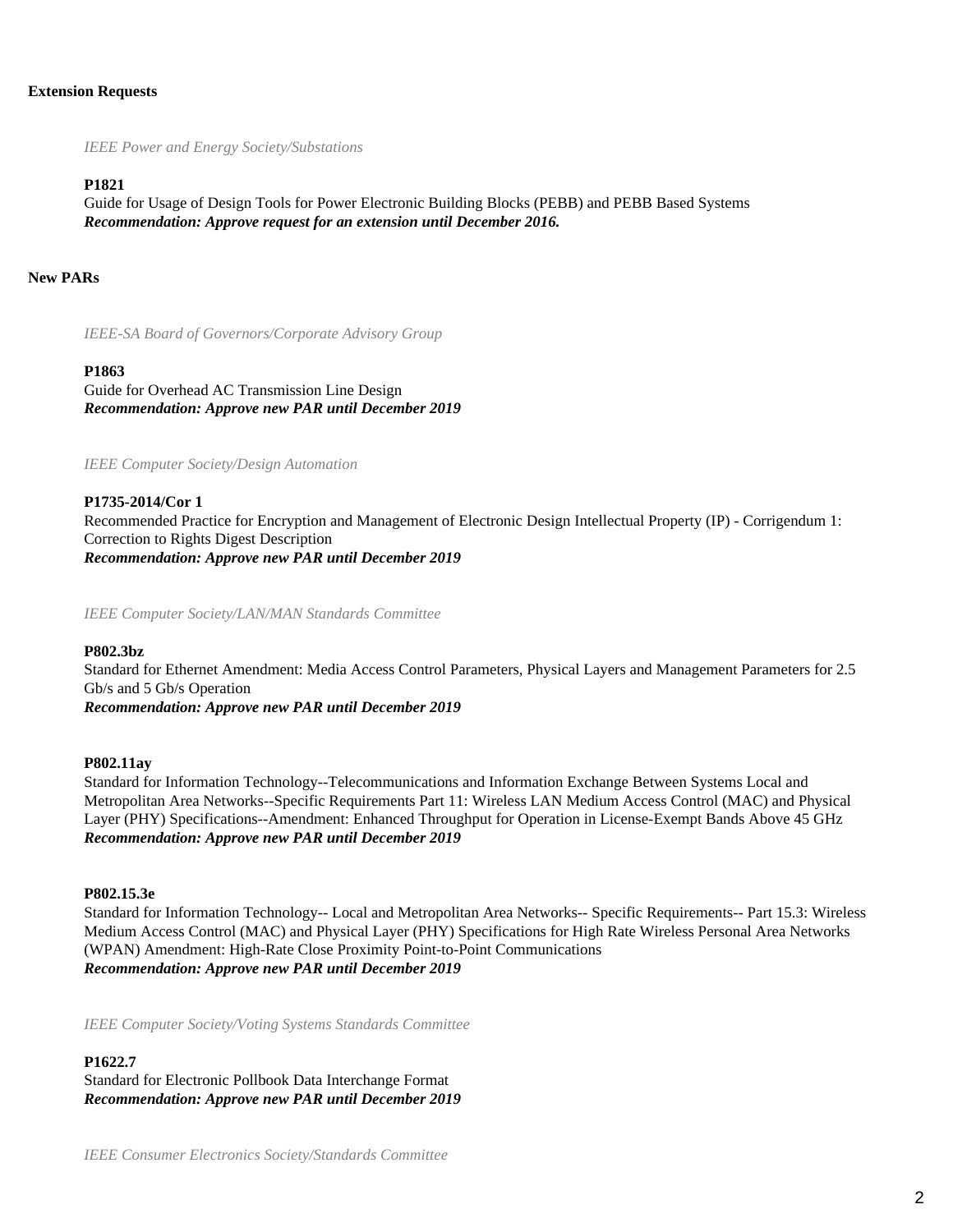# **P3030** Standard for Consumer 3D Printing: Overview and Architecture *Recommendation: Approve new PAR until December 2019*

*IEEE Computational Intelligence Society/Standards Committee*

# **P1849**

Standard for XES - eXtensible Event Stream - For Achieving Interoperability in Event Logs and Event Streams *Recommendation: Approve new PAR until December 2019*

*IEEE Communications Society/Power Line Communications*

## **P1901.2a**

Standard for Low-Frequency (less than 500 kHz) Narrowband Power Line Communications for Smart Grid Applications Amemendment to IEEE Standard 1901.2-2013 Standard for Low-Frequency (less than 500 kHz) Narrowband Power Line Communications for Smart Grid Applications *Recommendation: Approve new PAR until December 2019*

*IEEE Communications Society/Standards Development Board*

#### **P1912**

Standard for Privacy and Security Architecture for Consumer Wireless Devices *Recommendation: Conditionally approve new PAR until December 2019; contingent upon adding 802.1x to section 7.1 and providing an explanation of the similarities.*

*IEEE Engineering in Medicine and Biology Society/IEEE 11073TM Standards Committee*

## **P11073-10426**

Health Informatics - Personal Health Device Communication - Device Specialization - Personal Respiratory Therapy Equipment

*Recommendation: Approve new PAR until December 2019*

## **P11073-10427**

Health Informatics - Personal Health Device Communication - Device Specialization - Monitoring Power Status of Critical Care Devices Equipment *Recommendation: Approve new PAR until December 2019*

*IEEE Industry Applications Society/Petroleum & Chemical Industry*

#### **P45.4**

Recommended Practice for Electrical Installations on Shipboard - Marine Sectors and Mission Systems *Recommendation: Approve new PAR until December 2019*

*IEEE Power and Energy Society/Nuclear Power Engineering*

## **P2420**

Standard Criteria for Combustion Turbine Generator Units Applied as Standby Power Supplies for Nuclear Power Generating Stations *Recommendation: Approve new PAR until December 2019*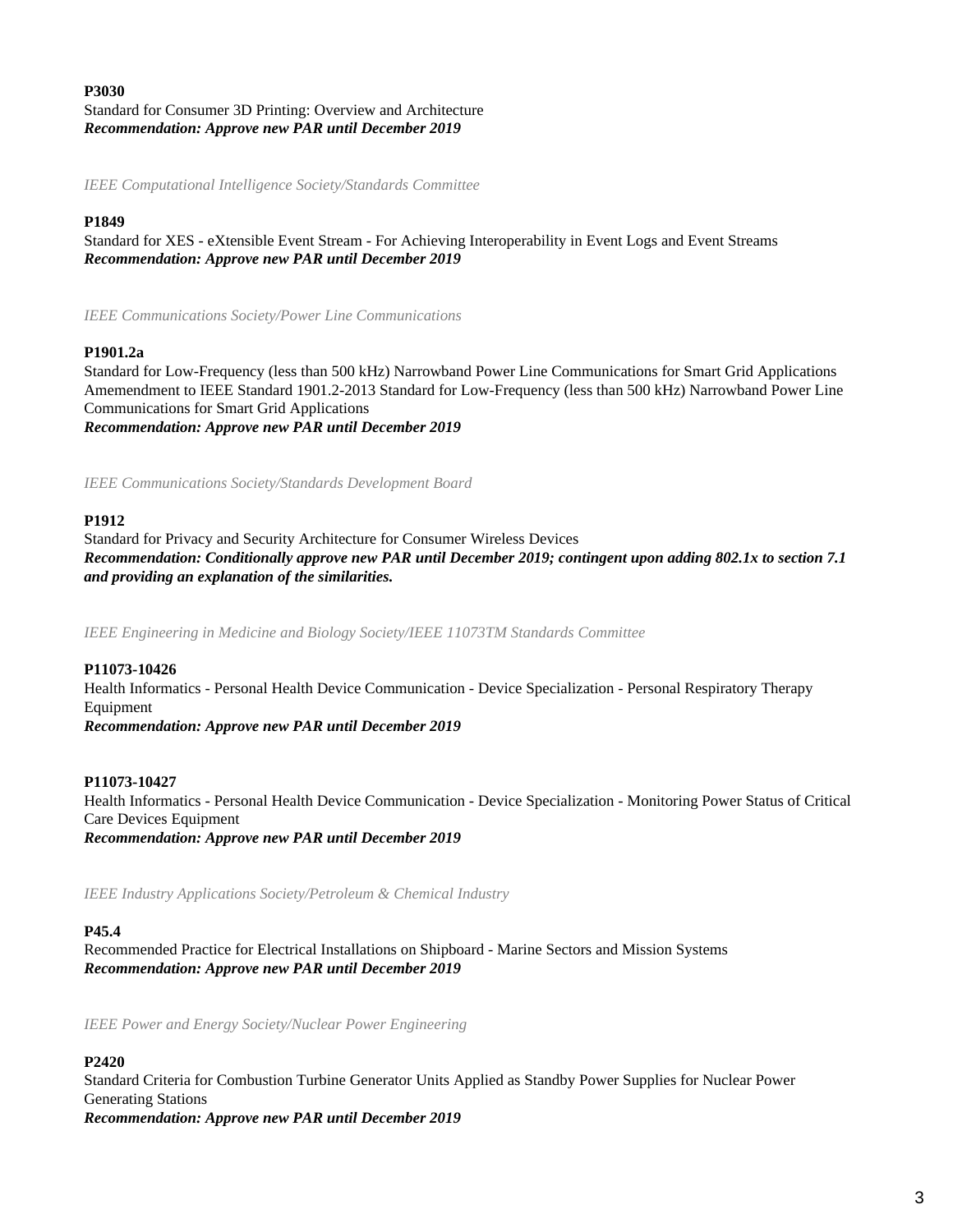*IEEE Power and Energy Society/Power System Relaying*

## **P61850-9-3**

Precision Time Protocol Profile for Power Utility Automation *Recommendation: Defer new PAR until the next NesCom meeting.*

*IEEE-SASB Coordinating Committees/SCC42 - Transportation*

## **P2040**

Standard for Connected, Automated and Intelligent Vehicles: Overview and Architecture *Recommendation: Conditionally approve new PAR until December 2019; contingent upon deleting part of the last sentence in section 5.2 and adding explanatory text about section 5.2 in section 8.1 with the reference to 5.2.*

# **P2040.1**

Standard for Connected, Automated and Intelligent Vehicles: Taxonomy and Definitions *Recommendation: Conditionally approve new PAR until December 2019; contingent upon adding explanatory text about section 5.2 in section 8.1 with the reference to 5.2.*

# **P2040.2**

Standard for Connected, Automated and Intelligent Vehicles: Testing and Verification *Recommendation: Defer new PAR until the next NesCom meeting.*

# **PARs for the Revision of Standards**

*IEEE Aerospace and Electronic Systems Society/Radar Systems Panel*

## **P686**

Standard Radar Definitions *Recommendation: Approve PAR for the revision of a standard until December 2019*

*IEEE Communications Society/Standards Development Board*

## **P1904.1**

Standard for Service Interoperability in Ethernet Passive Optical Networks (SIEPON) *Recommendation: Conditionally approve PAR for the revision of a standard until December 2019; contingent upon adding the reference to section 7.4 back in to section 8.1.*

*IEEE Power and Energy Society/Electric Machinery*

# **P11**

Standard for Rotating Electric Machinery for Rail and Road Vehicles *Recommendation: Approve PAR for the revision of a standard until December 2019*

*IEEE Power and Energy Society/Nuclear Power Engineering*

# **P384**

Standard Criteria for Independence of Class 1E Equipment and Circuits *Recommendation: Approve PAR for the revision of a standard until December 2019*